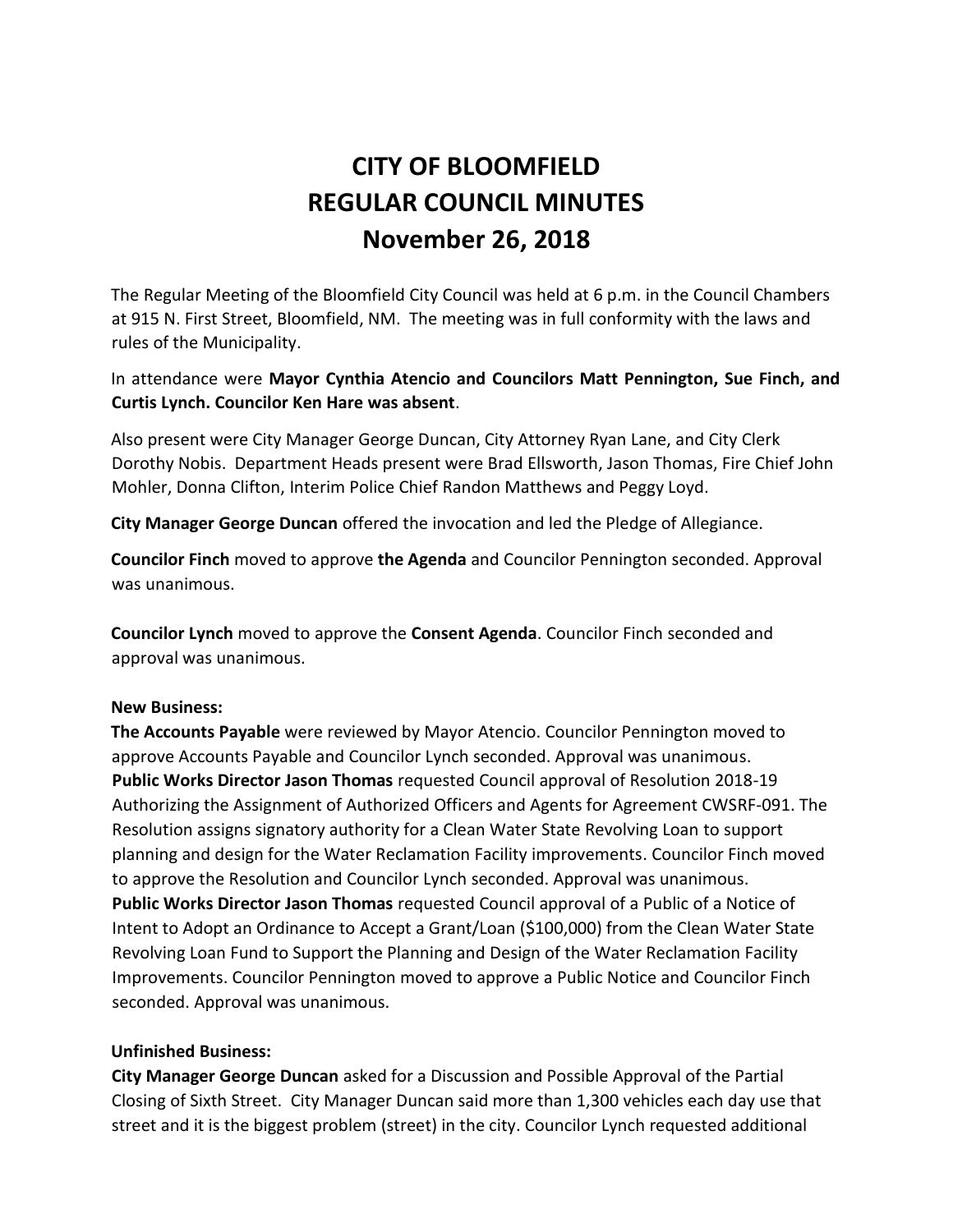police presence in that area. Councilor Pennington and Mayor Atencio said they are reluctant to close the street because those who are using Sixth Street on a regular basis might just move to another street, which could create additional problems. The Mayor and Council and the City Manager said the street is a safety issue and the conclusion was to look for other ways to solve the problem. Councilor Finch moved to table the approval until all solutions are researched and Councilor Lynch seconded. Approval was unanimous.

# **Department and Public Input:**

**Councilor Pennington** said there were many people in attendance at the meeting of the Council to show their support of making Interim Police Chief Randon Matthews the permanent Chief. Councilor Pennington also stated that approval of naming IPC Matthews as the permanent chief had been requested to be on the meeting agenda, but that request was denied. **Mayor Atencio** said she removed the item because she believed it should be discussed and voted on by the entire Council and Councilor Hare was out of town and not in attendance. There was also a discussion on whether the San Juan County Sheriff's Office should take over the Bloomfield Police Department. **Councilor Lynch** stated that it was former Police Chief Randy Foster who made the initial contact and started the discussion with the Sheriff's Office. **Councilor Lynch** stated that the Mayor and Council, faced with a lack of funds in the General Fund, looked at many options to save money and the discussion with the Sheriff's Office was part of that discussion. Mayor Atencio and Councilor Lynch both stated that it was never the desire of the elected officials to partner with the Sheriff's Office, but they felt that discussion was important to ensure the Bloomfield Police Department has the resources it needs to protect and serve the residents of the city.

**Councilor Pennington** offered his support of IPC Matthews and of the officers who serve the City of Bloomfield. He said he is not in favor of going with the Sheriff's Office and that he believes the Council needs to make a decision regarding the Police Chief's position. Councilor Pennington also requested that the Approval of Naming IPC Matthews as the permanent Chief be placed on the agenda for the December 10, 2018, meeting of the Council. Councilor Pennington said he thinks the Council has put the Police Chief's position and the naming of a new Chief, off too long and it is time to make a decision.

**Mayor Atencio** said she would like to post the Police Chief's position and go through the hiring process and that IPC Matthews will be part of that process.

**Sam Mohler** stated that he believes IPC Matthews has done a good job as the Police Chief, but he is in favor of going through the interview/hiring process because it is the right thing to do. **Jason Crawford** offered his support of IPC Matthews.

**Former Police Chief Mike Kovacs** said he, too, was an Interim Police Chief after former Chief Drew Standley left, and he was told he would have to go through the hiring process and, while he believes IPC Matthews has done a good job, it is only fair to let IPC Matthews go through that process. Mr. Kovacs also stated he is against letting the Sheriff's Office take over the Police Department.

**Bloomfield Police Officers Derek Booker, Logan McKinney, and Michael Wells** also spoke in support of IPC Matthews. Officer McKinney presented the Council with a letter of support of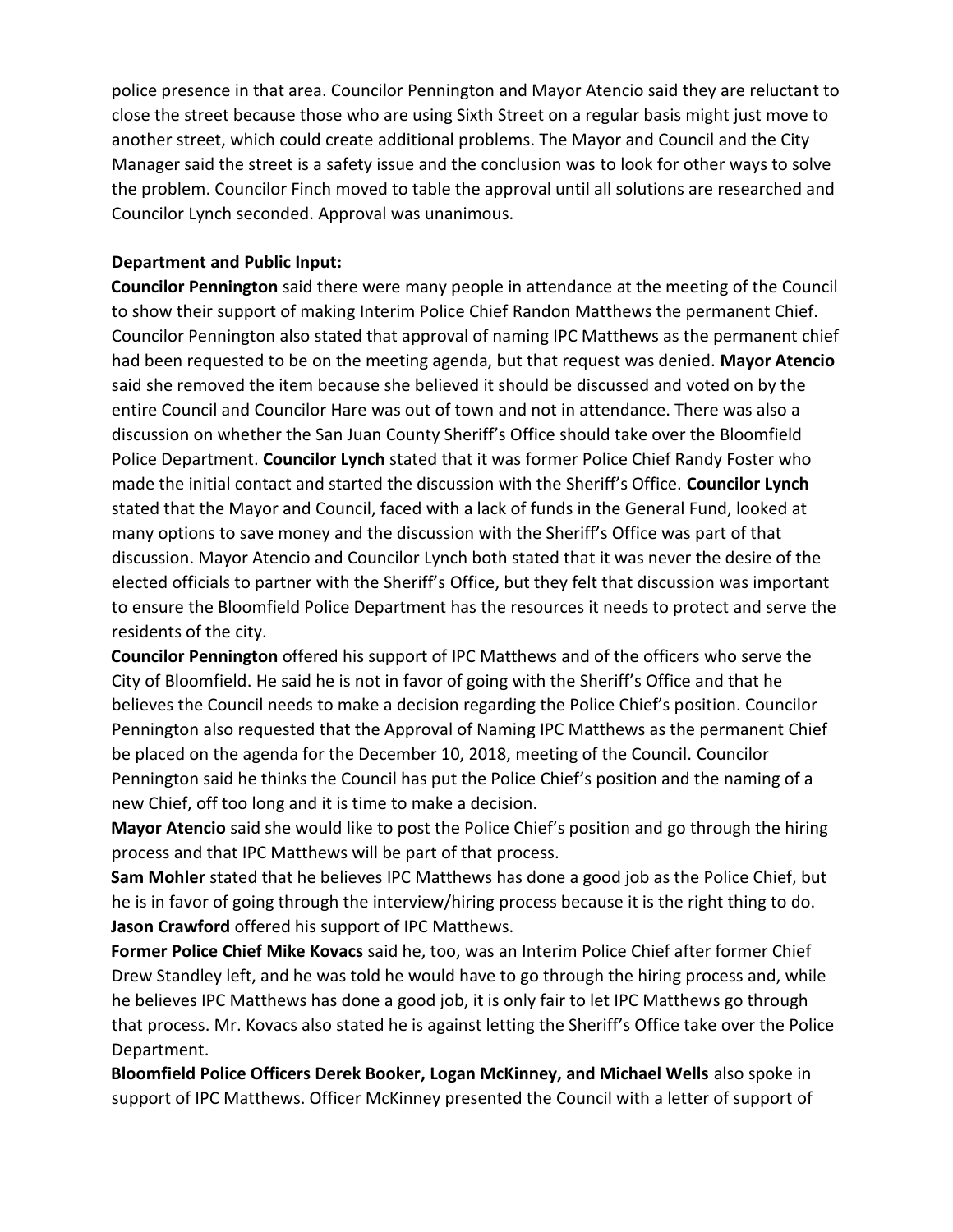IPC Matthews, which was signed by 13 officers and members of the Police Department's civilian staff.

**Rebecca Munoz** said her son expressed his desire to go into law enforcement so he can join the Bloomfield Police Department. Mrs. Munoz said she was not in favor of her son's decision until she spoke with IPC Matthews, but after her visit with IPC Matthews, she is at peace with her son's decision.

**Robert Olbert** offered his support of IPC Matthews and encouraged the Council to make a decision regarding IPC Matthew's appointment.

**Dwane Robinson** said he is in favor of the Council moving on with the interview/hiring process and the process should begin immediately.

**Rob Hammond** offered his support of IPC Matthews and believes IPC Matthews should be appointed the permanent Chief.

**Jeannie Rudder,** owner of the Roadside Restaurant, asked the Council to keep the Police Department as part of the city and not let the Sheriff's Department take it over. Mrs. Rudder also offered her support of IPC Matthews.

**Randy Cooper** said he selected the City of Bloomfield in which to retire and asked the Council to name IPC Matthews as the permanent Chief.

**Lea Smith** stated she is 100 percent behind keeping the Police Department with the City. She also said she believes the City should go through the interview/hiring process for a permanent Chief.

**Pat Wilson** stated that going through the process "legitimizes" the process, but it needs to be done quickly.

**Kathy Schlapp** said she supports the interview/hiring process. She also said the Mayor and the Council talked about being transparent and, by going through the process, they offer that transparency.

**Louie Munoz** said he supports Mike Kovacs's comments about going through the interview/hiring process.

**Mike Mattson** offered his support of IPC Matthews, but is also in favor of going through the interview/hiring process. He also expressed his support of the Mayor and Council.

**Bonnie Hammond** offered her support of IPC Matthews.

**Jesus Munoz** offered his support of IPC Matthews, but agrees the City needs to go through the process.

**Councilor Lynch** reiterated his comments about not wanting to contract the Police Department out to the Sheriff's Office and that former Police Chief Randy Foster was the one who began the discussion with the Sheriff's Office.

**Councilor Finch** stated her support of IPC Matthews and for keeping the Police Department with the City.

**Mayor Atencio** thanked City Manager George Duncan for his dedication to the City of Bloomfield and for his service.

**Mayor Atencio and the Council** agreed to have City Manager George Duncan and Human Resources Specialist Donna Clifton begin the task of the interview/hiring process. The Approval to Post the Position will be on the December 10 agenda of the Council.